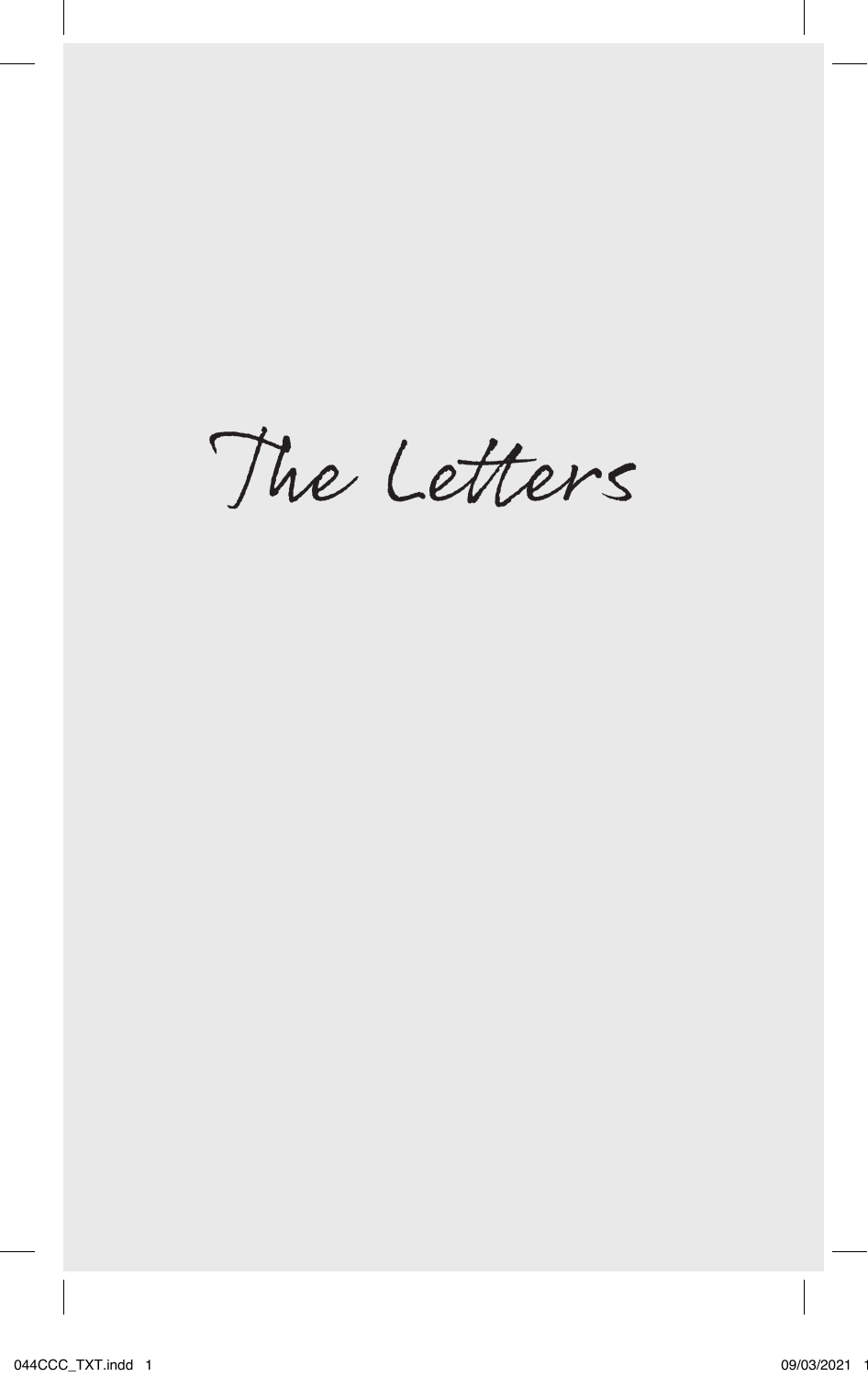## **LETTER 01 AN INSTRUMENT OF JOY**

Margaret Mead to Elizabeth Mead *11 January 1926*

*Margaret Mead was widely regarded as the leading anthropologist in the western world for many years, thanks largely to Coming of Age in Samoa, a groundbreaking and controversial book she wrote after a research trip in 1925. In the book, she sought to shine a light on the previously alien lives and relaxed sexual attitudes of adolescent Samoan girls. Although since contested, Mead's findings were a revelation at the time and in fact have been credited with influencing the sexual revolution of the 1960s. In 1926, a year after setting foot on the Samoan island of Ta'ū, Mead learnt of a sexual awakening much closer to home: that of her younger sister, Elizabeth. This letter of advice was her response.*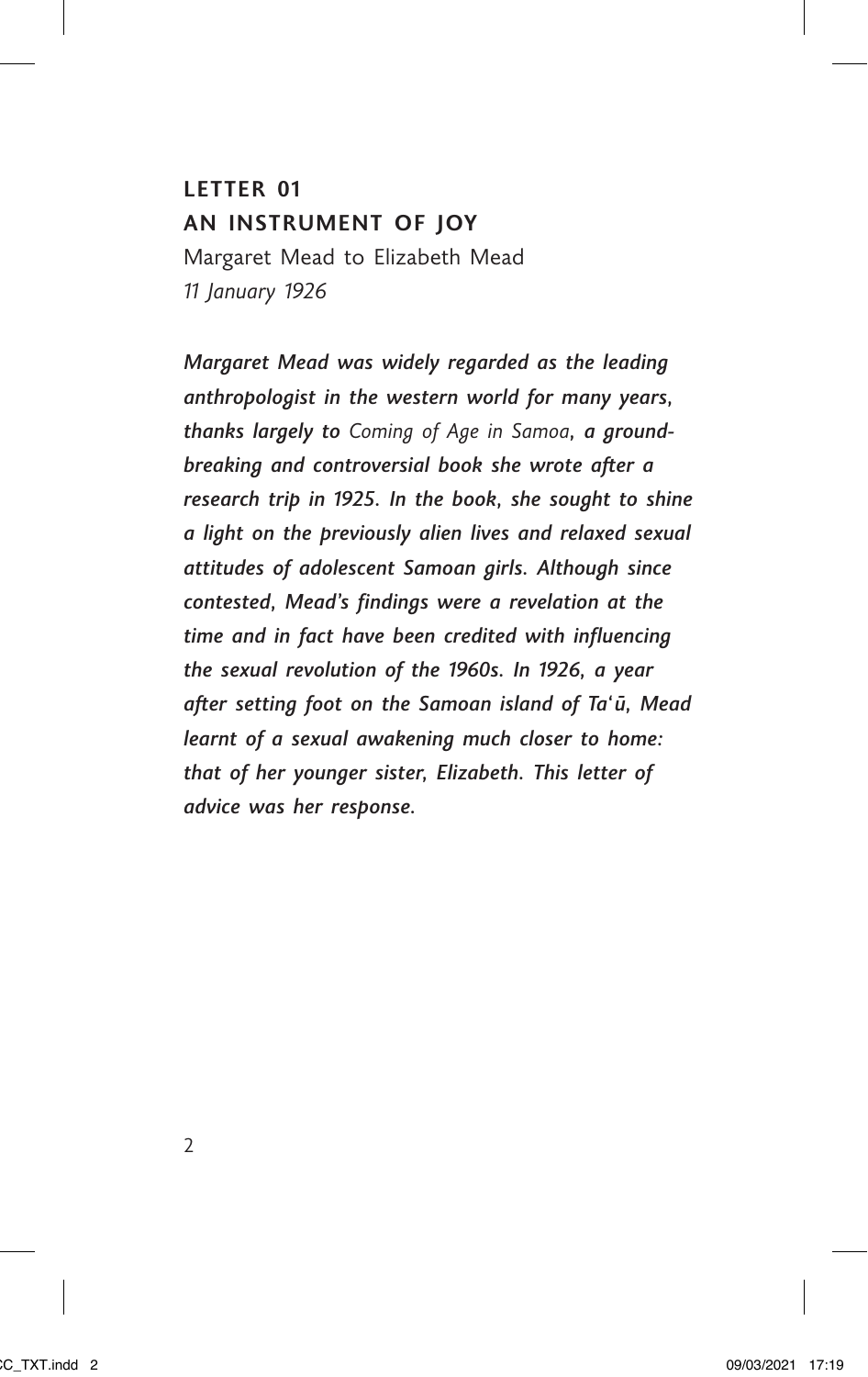### **THE LETTER**

Elizabeth dear, I've a good mind to punish you by writing back in pencil. You're a wretch to write in pencil on *pink* paper just when you're writing something very important that you particularly want me to read. Don't do it again.

I am glad you told me about the moonlight party, dear. It's the sort of thing that had to happen sometime and it might have been a great deal worse. As it was, it was a nice boy whom you like, and nothing that need worry you. There are two things I'd like to have you remember—or in fact several. The thrills you get from touching the body of another person are just as good and legitimate thrills as those you get at the opera. Only the ones which [you] get at the opera are all mixed up with your ideas of beauty and music and Life—and so they seem to you good and holy things. In the same way the best can only be had from the joys which life offers to our sense of touch (for sex is mostly a matter of the sense of touch) when we associate those joys with love and respect and understanding.

All the real tragedies of sex come from disassociation—either of the old maid who sternly refuses to think about sex at all until finally she can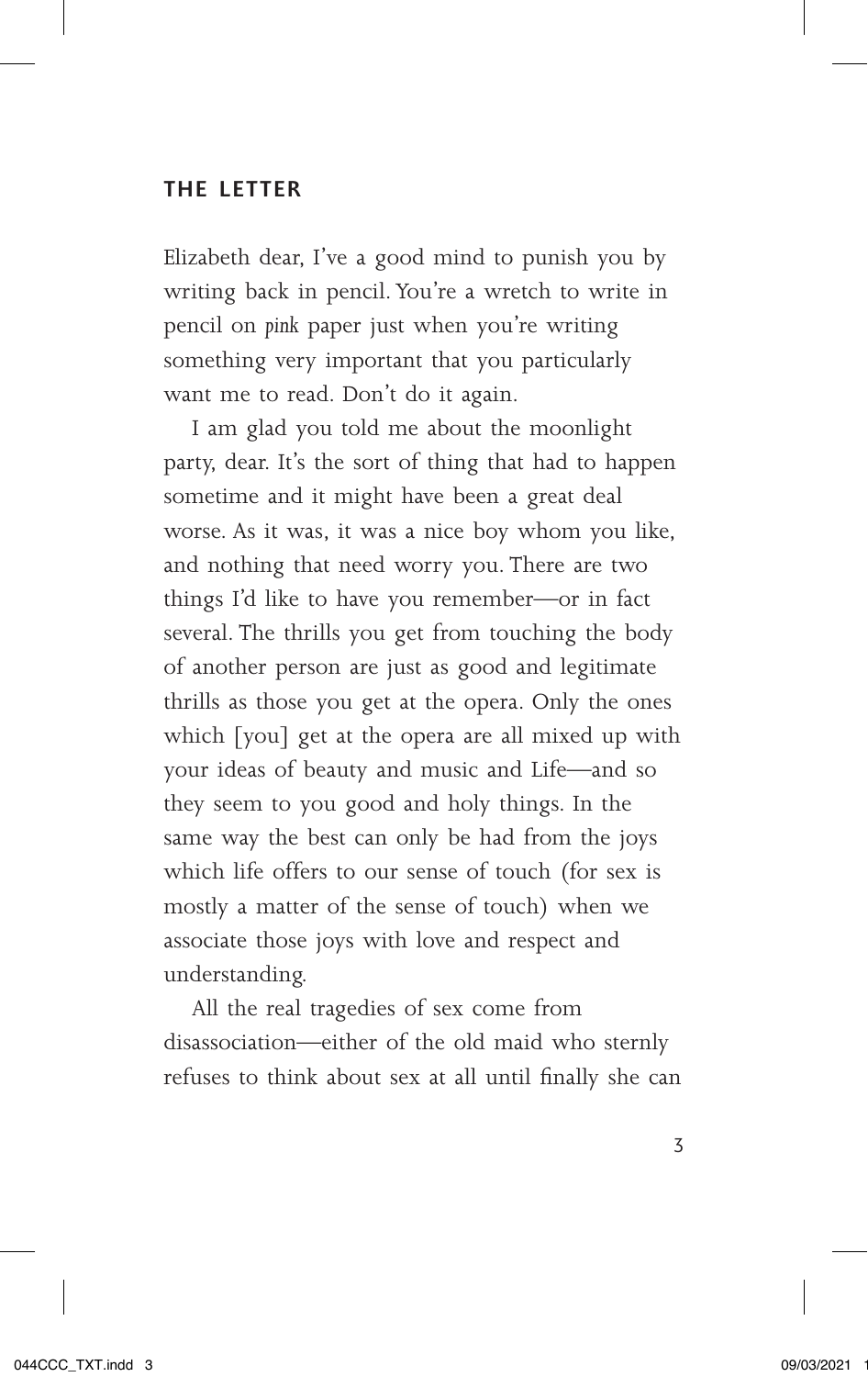think about nothing else—and goes crazy—or of the man who goes from one wanton's arms to another seeking only the immediate sensation of the moment and never linking it up with other parts of his life. It is by the way in which sex and under this I include warm demonstrative friendships with both sexes as well as love affairs proper with men—is linked with all the other parts of our lives, with our appreciation of music and our tenderness for little children, and most of all with our love for someone and the additional nearness to them which expression of love gives us, that sex itself is given meaning.

You must realize that your body has been given you as an instrument of joy—and tho you should choose most rigorously whose touch may make that instrument thrill and sing a thousand beautiful songs—you must never think it wrong of it to sing. For your body was made to sing to another's touch and the flesh itself is not wise to choose. It is the spirit within the body which must be stern and say—"No, you can not play on this my precious instrument. True it would sing for you. Your fingers are very clever at playing on such instruments—but I do not love you, nor respect you—and I will not have my body singing a tune which my soul cannot sing also." If you remember this, you will

4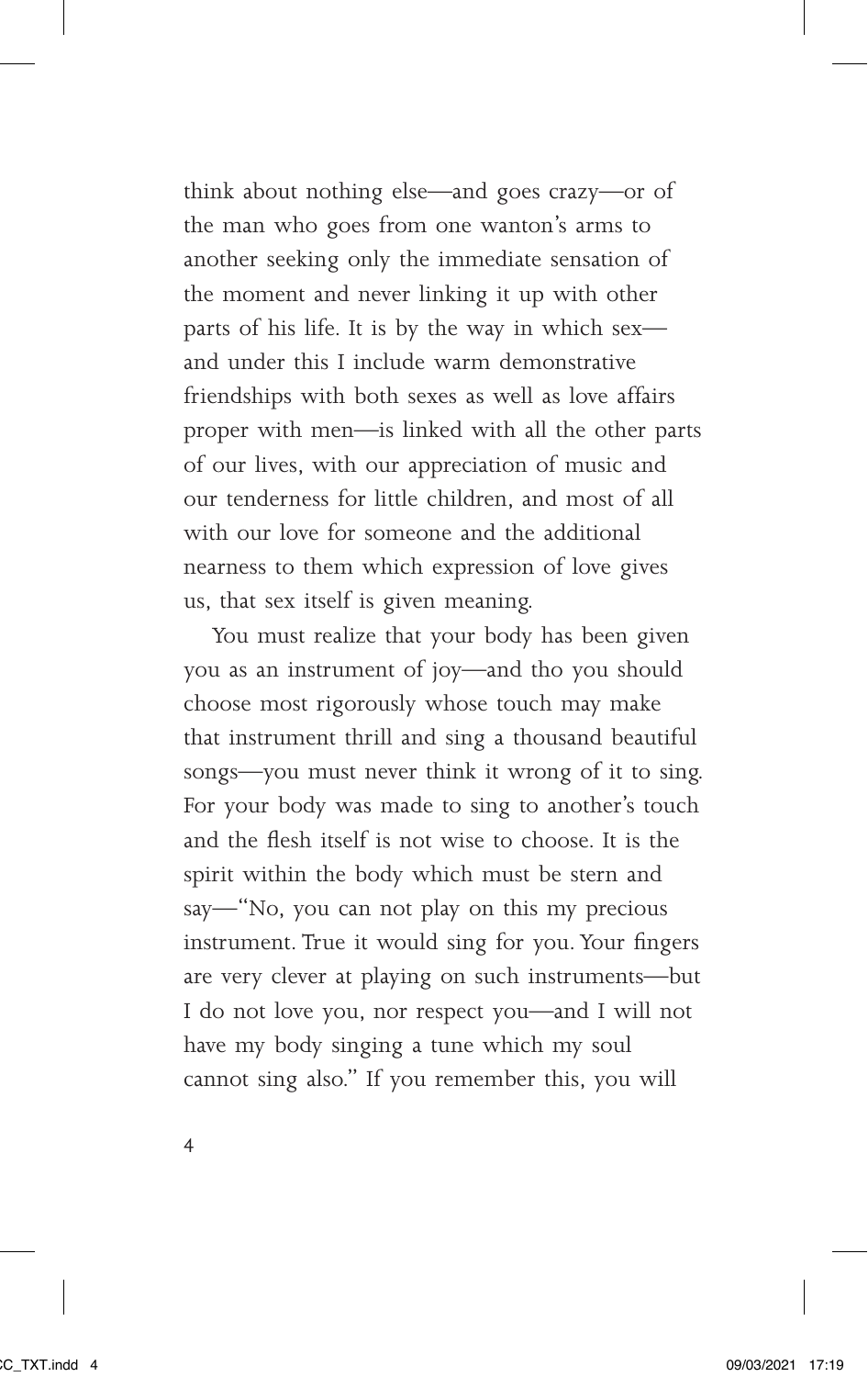never be filled with disgust of any sort. Any touch may set the delicate chords humming—but it is your right to choose who shall really play a tune and be very very sure of your choices first. To have given a kiss where only a handshake was justified by the love behind it—*that* is likely to leave a bad taste in your mouth.

And for the other part—about being boy crazy. Try to think of boys as people, some nice, some indifferent—not as a class. You are[n't] *girl* crazy are you? Then why should you be *boy* crazy? If a boy is [an] interesting person, why, like him. If he isn't, don't. Think of him as an individual first and as a boy second. What kind of a person he is is a great deal more important than that he belongs to the other sex—after all so do some hundred million other individuals.

I am very proud of the way you are able to think thru the problems which life brings you and of the way you meet them. And I consider it a great privilege to have you tell me about them. I'm so glad you are happy dear.

Very lovingly,

Margaret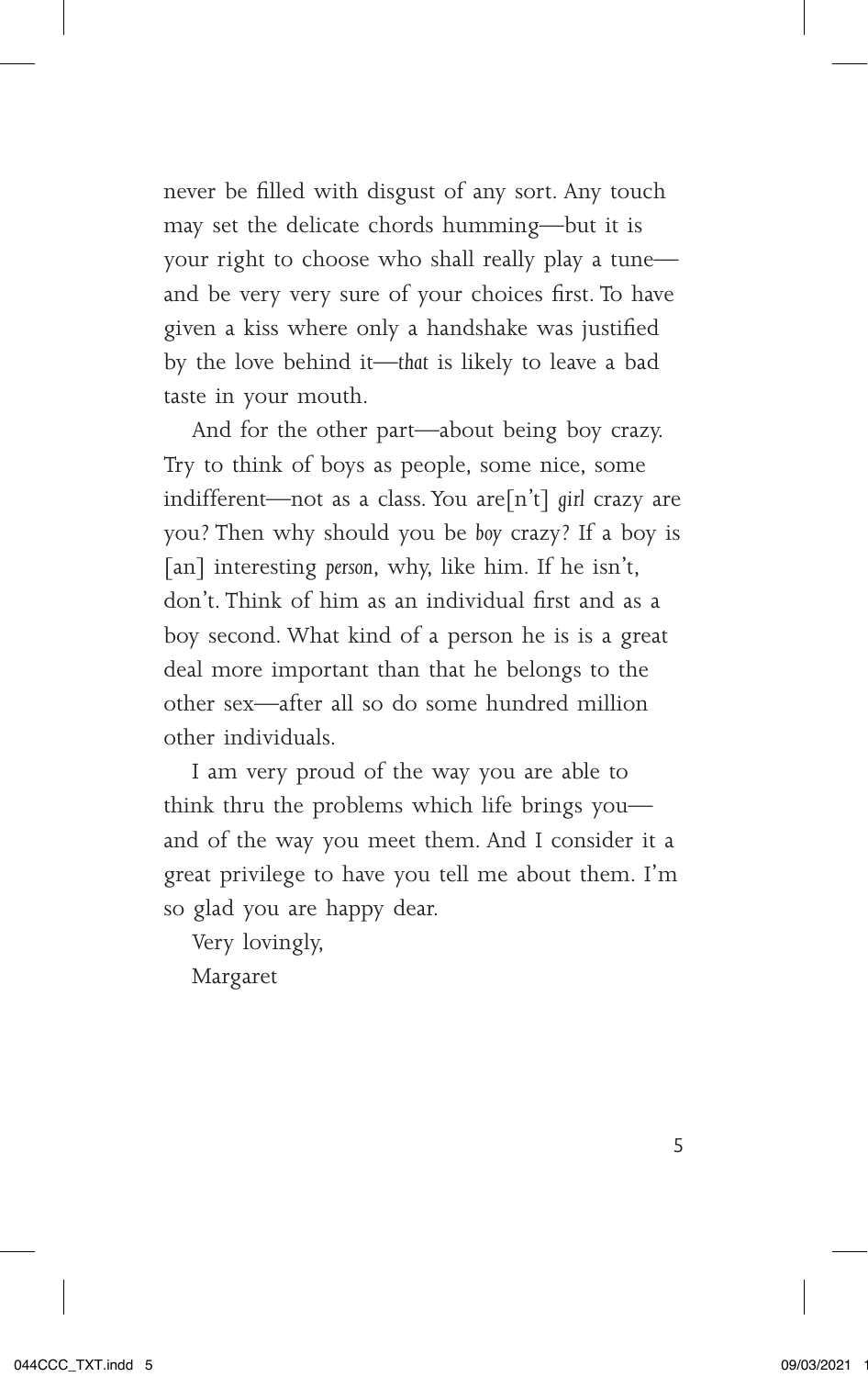### **LETTER 02**

# **WHAT GLOOMY TIDINGS ABOUT THE CRABS**

Patrick Leigh Fermor to Enrica Huston *11 August 1961*

*Patrick Leigh Fermor was a dashing English war hero and journalist who produced some of the most celebrated travel writing of modern times, not least in A Time of Gifts, a compelling account of a year-long trek from Rotterdam to the ancient city of Constantinople. The journey took place in 1934, forty-three years before the book's eventual publication. Fermor's charms and propensity to party were well known, resulting in affairs with various women in numerous countries over the years, including, in the 1960s, ballerina Enrica 'Ricki' Huston, who happened to be married to Hollywood filmmaker John Huston. It was to her that Fermor wrote in August of 1961, in relation to a mutual infestation they were both itching to get to the bottom of.*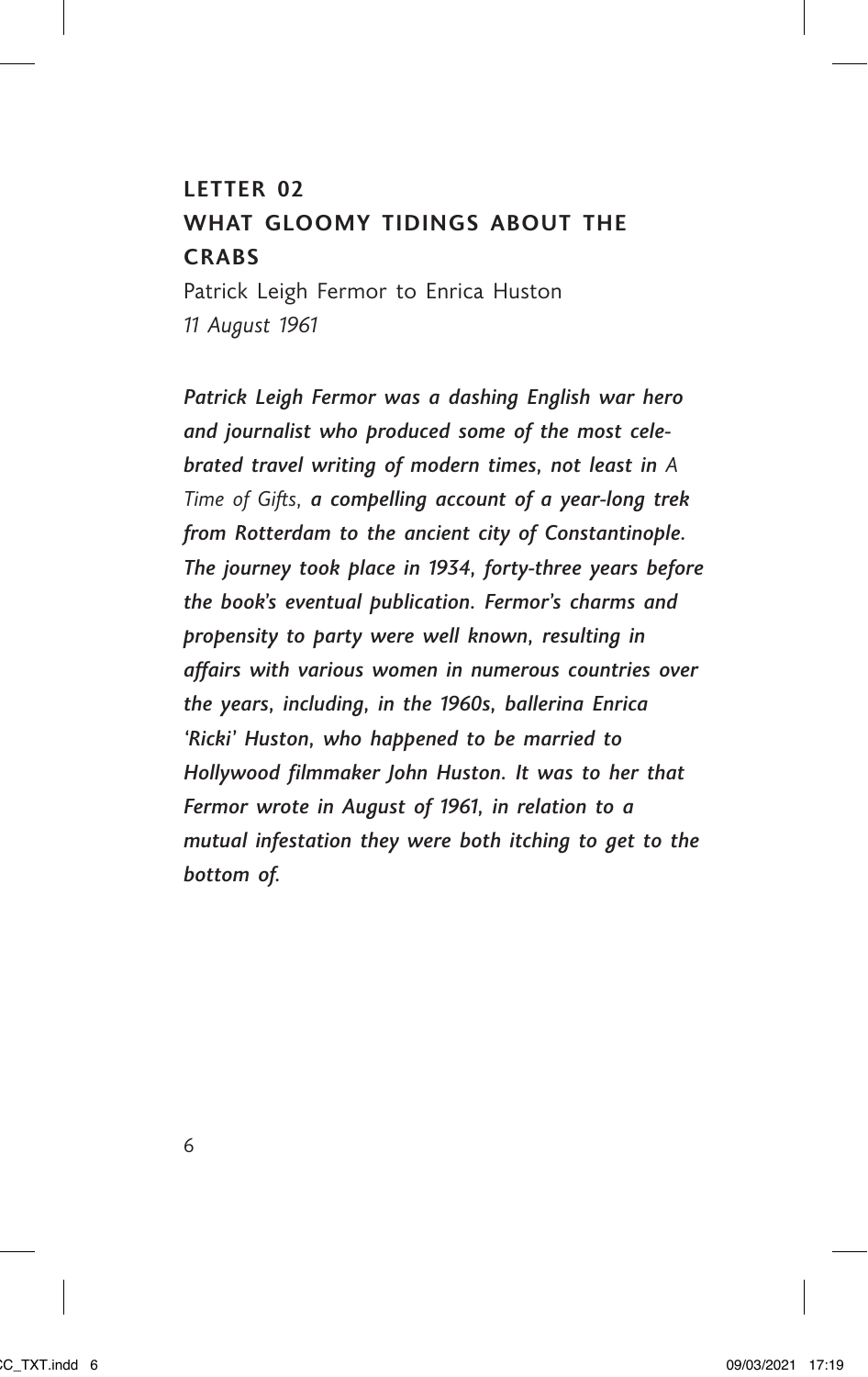#### **THE LETTER**

The Mill House Dumbleton

My darling Ricki,

1,000 thanks for your Paris letter, and apologies for delay. Barbara and Niko came for the weekend, and I had to go to London when they left, with the result that now – Tuesday evening! – just back, I can only get this off express to Paris tomorrow morning. Damn, damn, damn.

Triple damn indeed, and sixfold & 100-fold because alas! I've committed myself, only yesterday too, to devoting myself to my *mama* in the country this weekend, and I'm such a neglectful and intermittent son that I can't put it off now. [. . .] I am longing to see you and hate the thought of your vanishing out of reach for what seems such an age, all unembraced! Bugger (cubed).

I say, what gloomy tidings about the CRABS! *Could* it be me? I'll tell you why this odd doubt exists: [. . .] just after arriving back in London from Athens, I was suddenly alerted by what *felt* like the beginnings of troop-movements in the fork, but on scrutiny, expecting an aerial view of general mobilisation, there was nothing to be seen,

7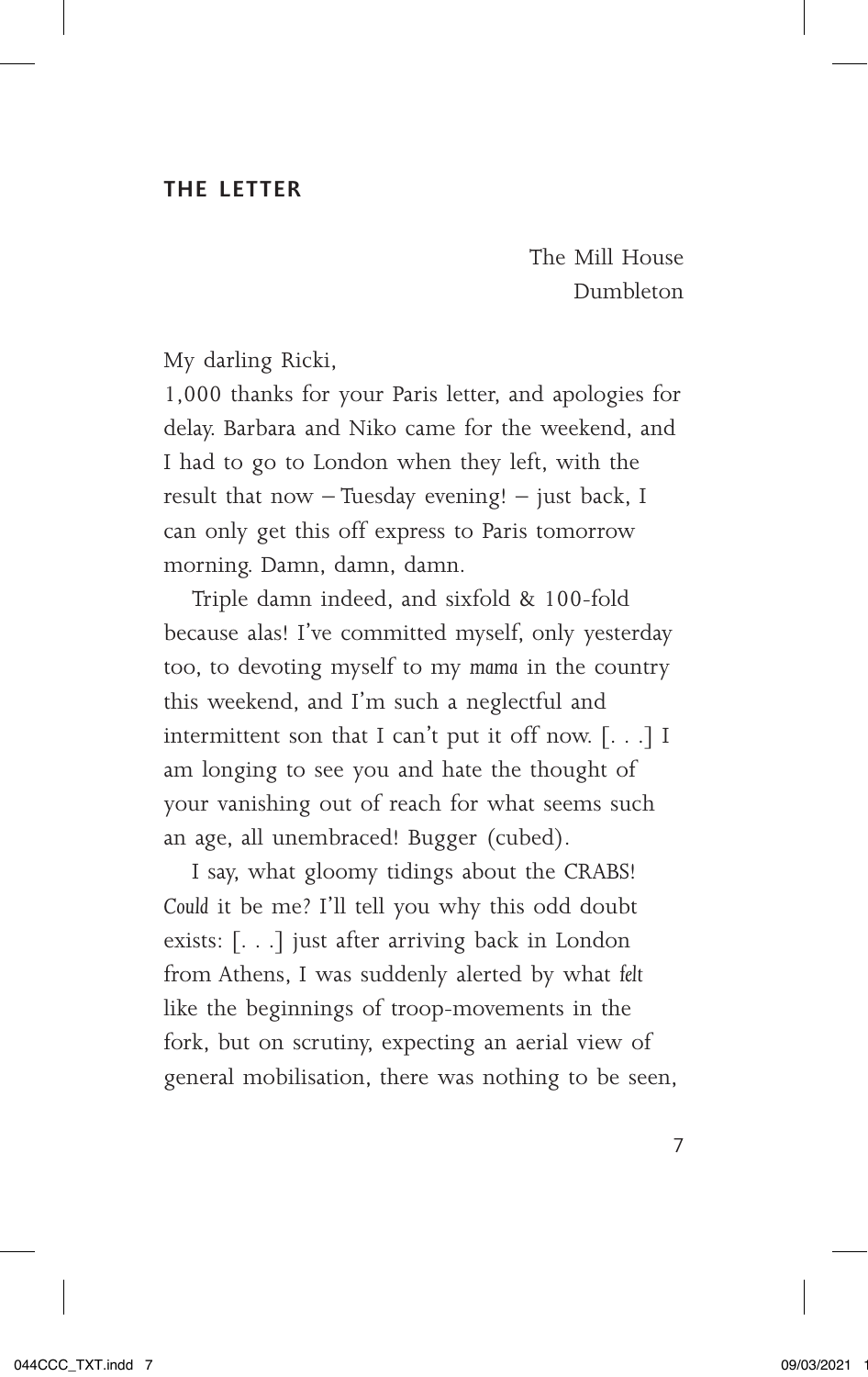not even a scout, a spy, or a despatch rider. Puzzled, I watched and waited and soon even the preliminary tramplings died away, so I assumed, as the happy summer days of peace followed each other, that the incident, or the delusive shudder through the chancelleries, was over. While this faint scare was on, knowing that, thanks to lunar tyranny, it couldn't be from you, I assumed (and please spare my blushes here!) that the handover bid must have occurred by dint of a meeting with an old pal in Paris, which, I'm sorry to announce, ended in brief carnal knowledge, more for *auld lang syne* than any more pressing reason. On getting your letter, I made a dash for privacy and thrashed through the undergrowth, but found everything almost eerily calm: fragrant and silent glades that might never have known the invader's tread. The whole thing makes me scratch my head, if I may so put it. But I bet your trouble *does* come from me, because the crabs of the world seem to fly to me, like the children of Israel to Abraham's bosom, a sort of ambulant Canaan. I've been a real martyr to them. What must have happened is this. A tiny, picked, cunning, and well-camouflaged commando must have landed while I was in Paris and then *lain up*, seeing me merely as a stepping stone or a springboard to better things, and, when you came within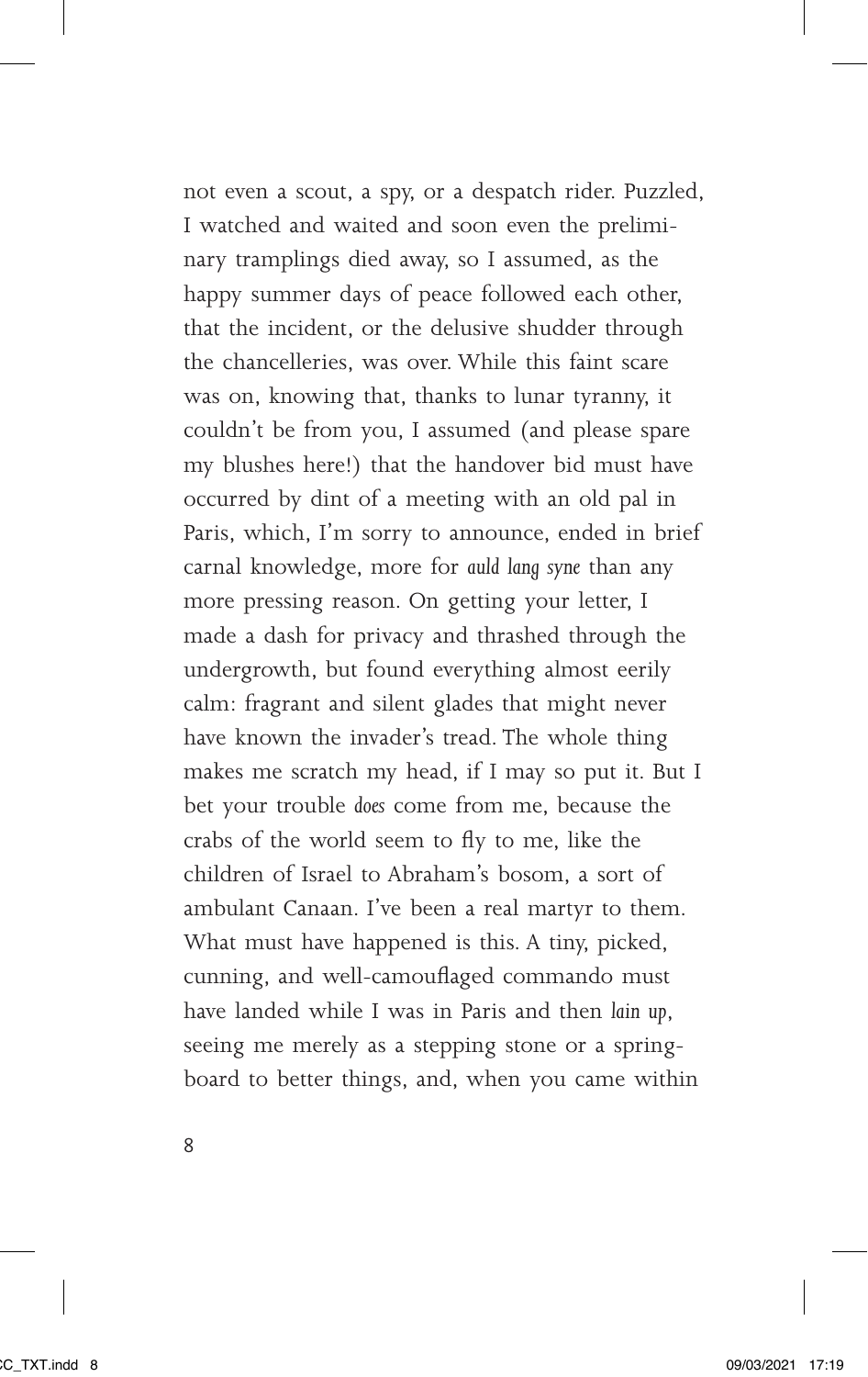striking distance, knowing the highest when they saw it, they struck (as who wouldn't?) and then deployed in force, leaving their first beachhead empty. Or so I think! (Security will be tightened up. They may have left an agent with a radio who is playing a waiting game . . .)

I wonder whether I have reconstructed the facts all right. I do hope so; I couldn't bear it to be anyone but me. But at the same time, if it *is* me, v. v. many apologies. There's some wonderful Italian powder you can get in France called MOM another indication of a matriarchal society — which is worth its weight in gold dust. It is rather sad to think that their revels now are ended, that the happy woods (where I would fain be, wandering in pensive mood) where they held high holiday will soon be a silent grove. Where are all their quips and quiddities? The pattering of tiny feet will be stilled. Bare, ruin'd choirs. Don't tell anyone about this private fauna. Mom's the word, gentle reader. [. . .]

No more now, my darling Ricki, as I must leap into my faithful Standard Companion and dash to the post with this, hoping and praying it gets you in time. No need to say how much I'm going to miss you; you know I will. Not only the moon's a rival now, but the sun and Greece as well, and I